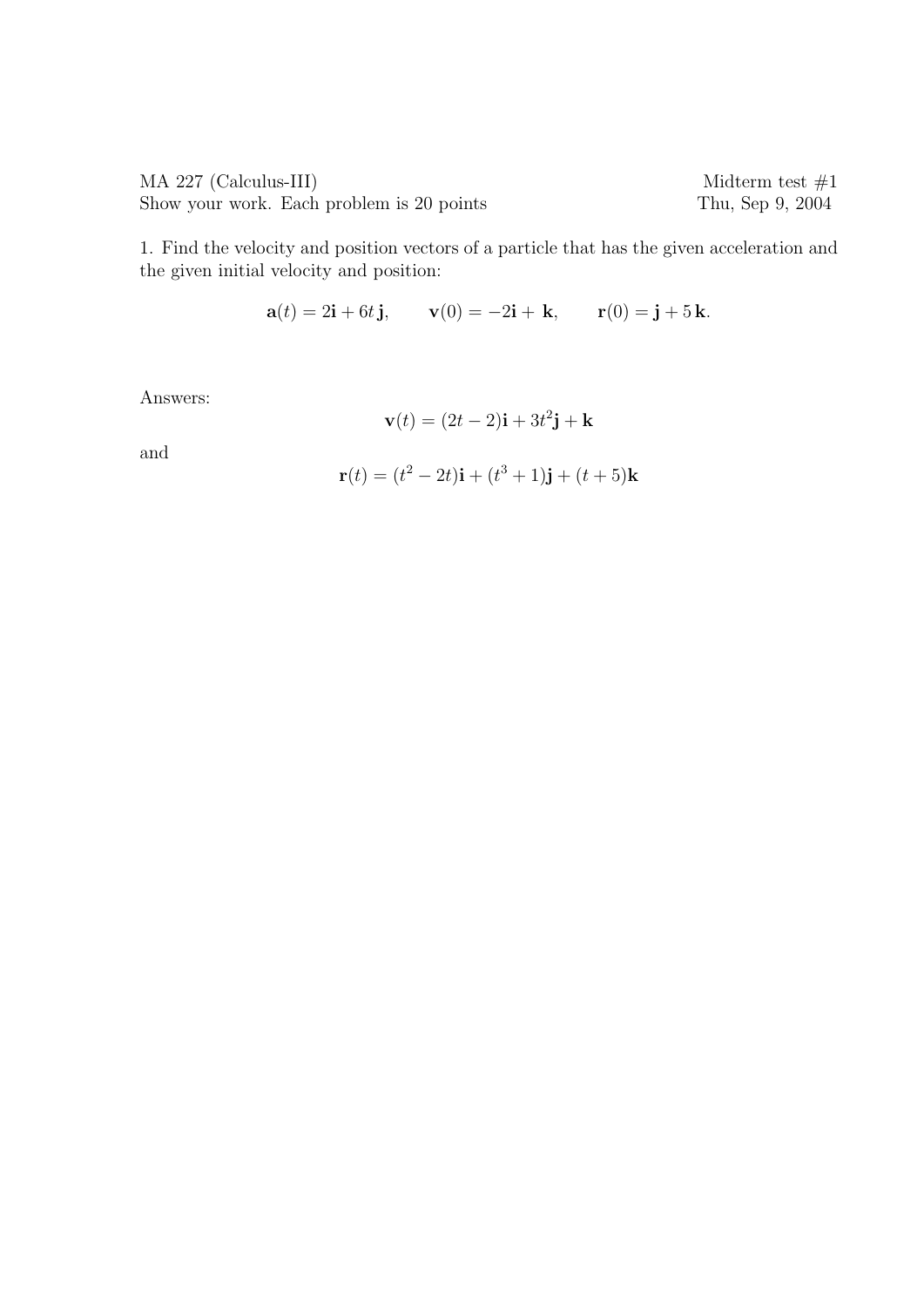2. The position of a moving particle is given by

$$
\mathbf{r}(t) = \langle t, t^3, \ln t \rangle
$$

(a) Find velocity vector, speed, and acceleration vector at the point where  $t = 1$ ;

(b) Find the curvature of the particle's trajectory at the point where  $t = 1$ ;

(c) Find the tangential and normal components of the acceleration vector at the point where  $t = 1$ .

Answers:

$$
\mathbf{v}(1) = \langle 1, 3, 1 \rangle, \qquad v(1) = \sqrt{11},
$$
  

$$
\mathbf{a}(1) = \langle 0, 6, -1 \rangle
$$

and

$$
\kappa(1) = \frac{\sqrt{118}}{11^{3/2}},
$$
\n $a_T(1) = \frac{17}{\sqrt{11}},$ \n $a_N(1) = \frac{\sqrt{118}}{\sqrt{11}}$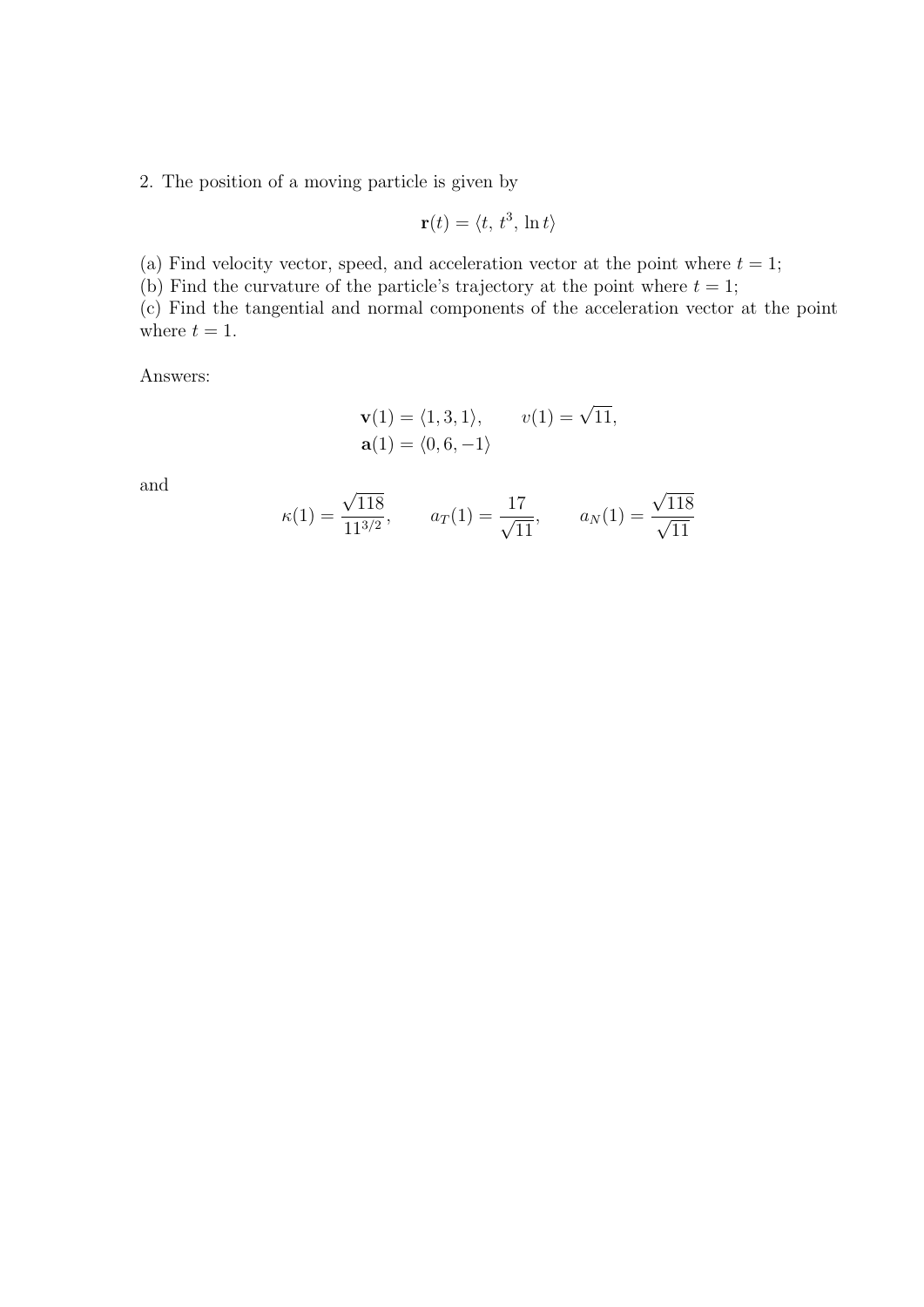3. Find the length of the curve:

$$
\mathbf{r}(t) = \langle \cos 3t, \, \sin 3t, \, 2(t-1)^{3/2} \rangle \qquad 1 \le t \le 4.
$$

Answer:

$$
L = \int_1^4 \sqrt{9\sin^2 3t + 9\cos^2 3t + 9(t-1)} dt = \int_1^4 3\sqrt{t} dt = 14.
$$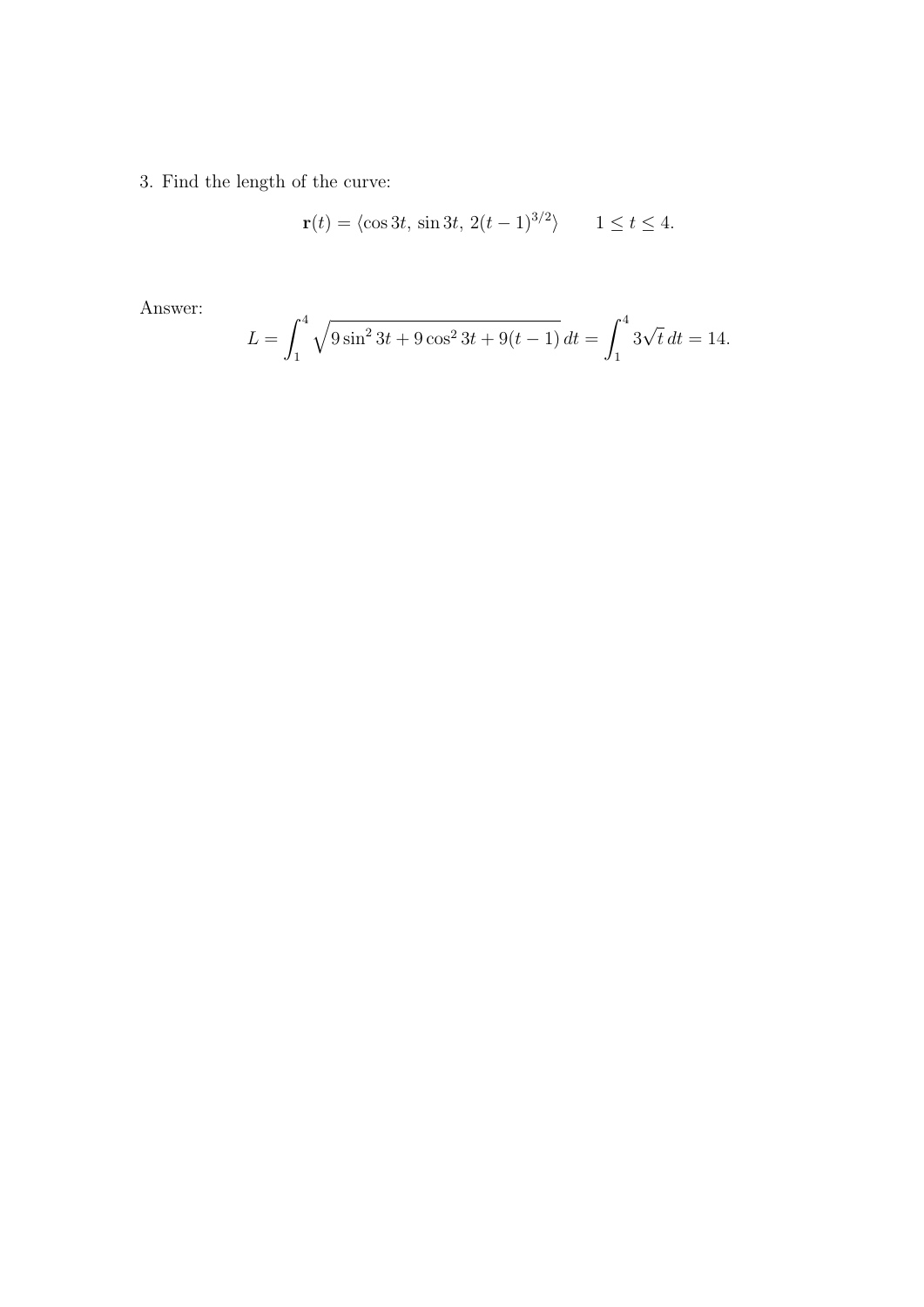4. A vector function is given:

$$
\mathbf{r}(t) = 4t\,\mathbf{i} + 3\cos t\,\mathbf{j} + 3\sin t\,\mathbf{k}.
$$

(a) Find the unit tangent vector T, the unit normal vector N, and the unit binormal vector B.

(Bonus) Find equations of the normal plane and the osculating plane at the point where  $t = \pi/2$ .

Answer:

$$
\mathbf{T}(t) = \langle \frac{4}{5}, -\frac{3}{5} \sin t, \frac{3}{5} \cos t \rangle
$$
  

$$
\mathbf{N}(t) = \langle 0, -\cos t, -\sin t \rangle
$$
  

$$
\mathbf{B}(t) = \langle \frac{3}{5}, \frac{4}{5} \sin t, -\frac{4}{5} \cos t \rangle
$$

Normal plane:

 $4x - 3y = 8\pi$ 

Osculating plane:

 $3x + 4y = 6\pi$